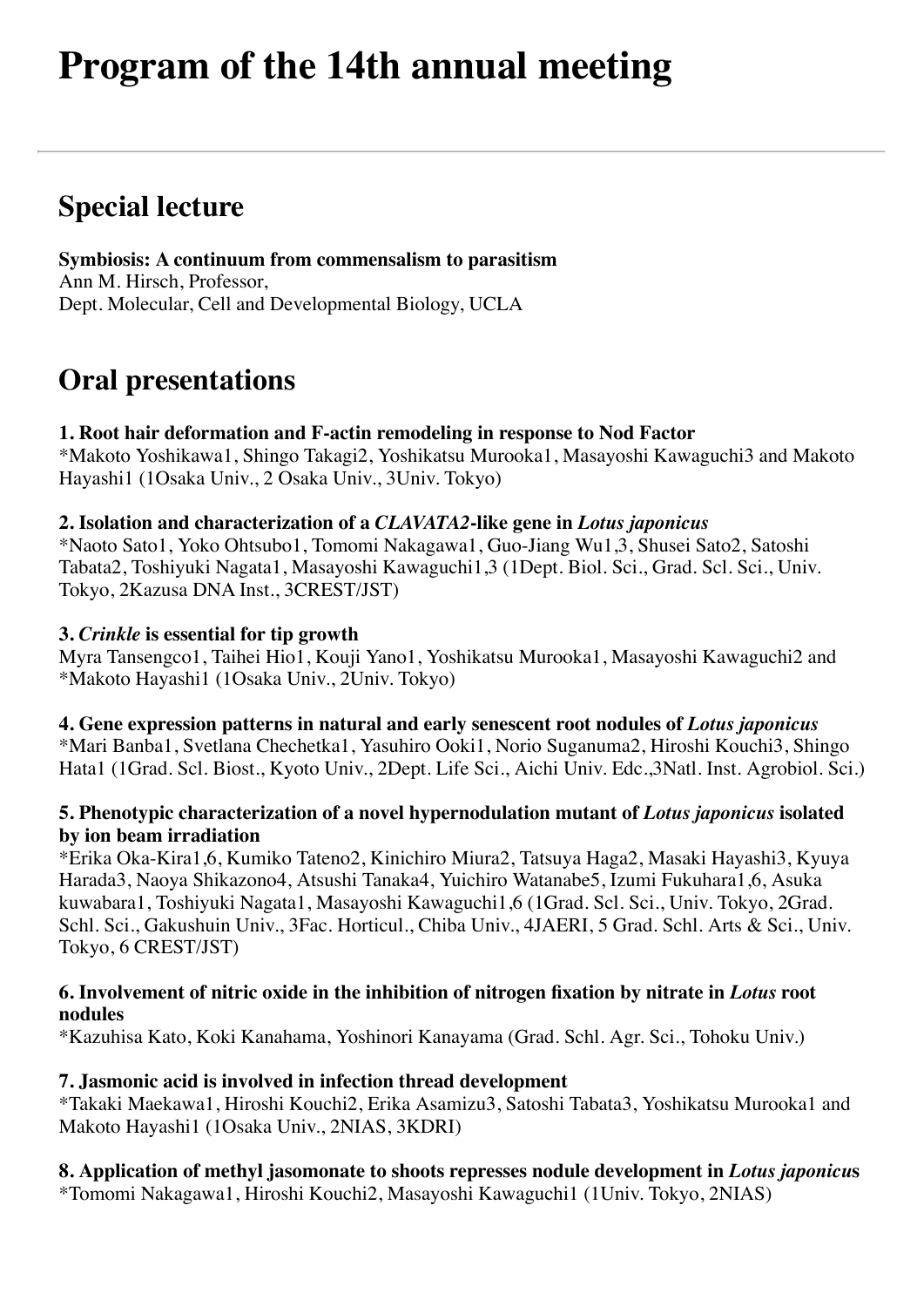#### **9. Phenotypic and genomic comparison of rhizobial isolates from** *Lotus* **species**

\*Kazuhiko Saeki1, Takanori Abe1, Anvita Kumar1, Hirofumi Omori1, Hiroyuki Sawada2, Toshiki Uchiumi3, Akihiro Suzuki3, Yuko Kumada3 and Mikiko Abe3 (1Dept. Biol., Grad. Schl. Sci, Osaka Univ. 2Natl. Inst. Agro- Env. Sci. 3Dept. Chem. BioSci., Fac. Sci., Kagoshima Univ.)

#### **10. A large scale analysis of protein-protein interactions in** *Mesorhizobium loti*

\*Shusei Sato, Yasukazu Nakamura, Satoshi Tabata (Kazusa DNA Res. Inst.)

#### **11. Screening for novel symbiotic genes in** *Mesorhizobium loti* **― analysis of the phosphate transporter gene**

\*Yasuyuki Kawaharada, Hisayuki Mitsui, Kiwamu Minamisawa (Grad. Schl. Life Sci., Tohoku Univ)

#### **12. Bacteroid differentiation in** *Shinorhizobium***-***Medicago* **symbiosis**

\*Toshiki Uchiumi1, Peter Mergaert2, Anne- Elisabeth Mausset2, Adam Kondorosi2, Eva Kondorosi2 (1Dept. Chem. BioSci., Kagoshima Univ. 2Institut des Sciences Vegetales, France)

**13. Identification of** *Lotus japonicus* **mutants defective for infection by** *Mesorhizobium loti* \*Fabien Lombardo1, Jillian Perry2, Martin Parniske2 and J. Allan Downie1 (1John Innes Centre, 2Sainsbury Lab.)

#### **14. Screening of** *Ralstonia solanacearu***m strains for their virulence to** *Lotus japonicus* **and cytological analysis of their interaction**

\*Hisatoshi Kaku1, Hiromichi Ishihara2, Takashi Fujikawa2, Shinji Tsuyumu2, Hiroshi Kouchi1 (1NIAS, 2Shizuoka Univ.)

#### **15. A** *Medicago truncatula***-***Mycosphaerella pinodes* **interaction, a new model pathosystem for genetic and molecular dissection of susceptibility to fungal pathogen**

\*Masaya Hirose, Satoko Ikeda, Jun-ichi Morikawa, Kazumi Matsuo, Natasha Koya, Eriko Kawakami, Chikako Nagai, Chiharu Tani, Taichi Hata, Aya Maeda, Miyuki Yoshihiro, Yasuhiro Tanaka, Yoshishige Inagaki, Yuki Ichinose, Kazuhiro Toyoda, Tomonori Shiraishi (Plant Pathol. Lab., Okayama Univ.)

#### **16. Enhanced disease susceptibility phenotype in apyrase or nucleoside diphosphate kinasesilenced** *Nicotiana benthamiana*

Chikako Nagai1, Hirofumi Yoshioka2, Yasuhiro Tanaka1, Yoshishige Inagaki1, Yuki Ichinose1, \*Kazuhiro Toyoda1, Tomonori Shiraishi1 (1Plant Pathol. Lab., Okayama Univ., 2Lab. Plant Pathol., Nagoya Univ.)

#### **17. Defence reaction of potato: signal transduction in hypersensitive cell death by protein kinases in the cell membranes**

\*Naotaka Furuichi1, Yoshihiko Ushihara3, Tomoo Okuta2 (1Centr. Transdisciplinary Res., 2Grad. Schl. Sci. & Tech., 3Fac. Agr., Niigata University)

#### **18. Common system regulating both nodulation and arbuscular mycorrhiza formation in soybean**

\*Kazunori Sakamoto1, Maki Tsukui2 (1Fac. Hort., Chiba Univ., 2Grad. Schl. Sci. Tech., Chiba Univ.)

#### **19. Homeotic development between infection thread and arbuscule revealed by molecular genetic analysis**

\*Kouji Yano1, Kate Vickers2, Shusei Sato3, Erika Asamizu3, Satoshi Tabata3, Yoshikatsu Murooka1, Masayoshi Kawaguchi4, Martin Parniske2, Makoto Hayashi1 (1Osaka Univ., 2Sainsbury Lab., 3KDRI, 4Univ. Tokyo)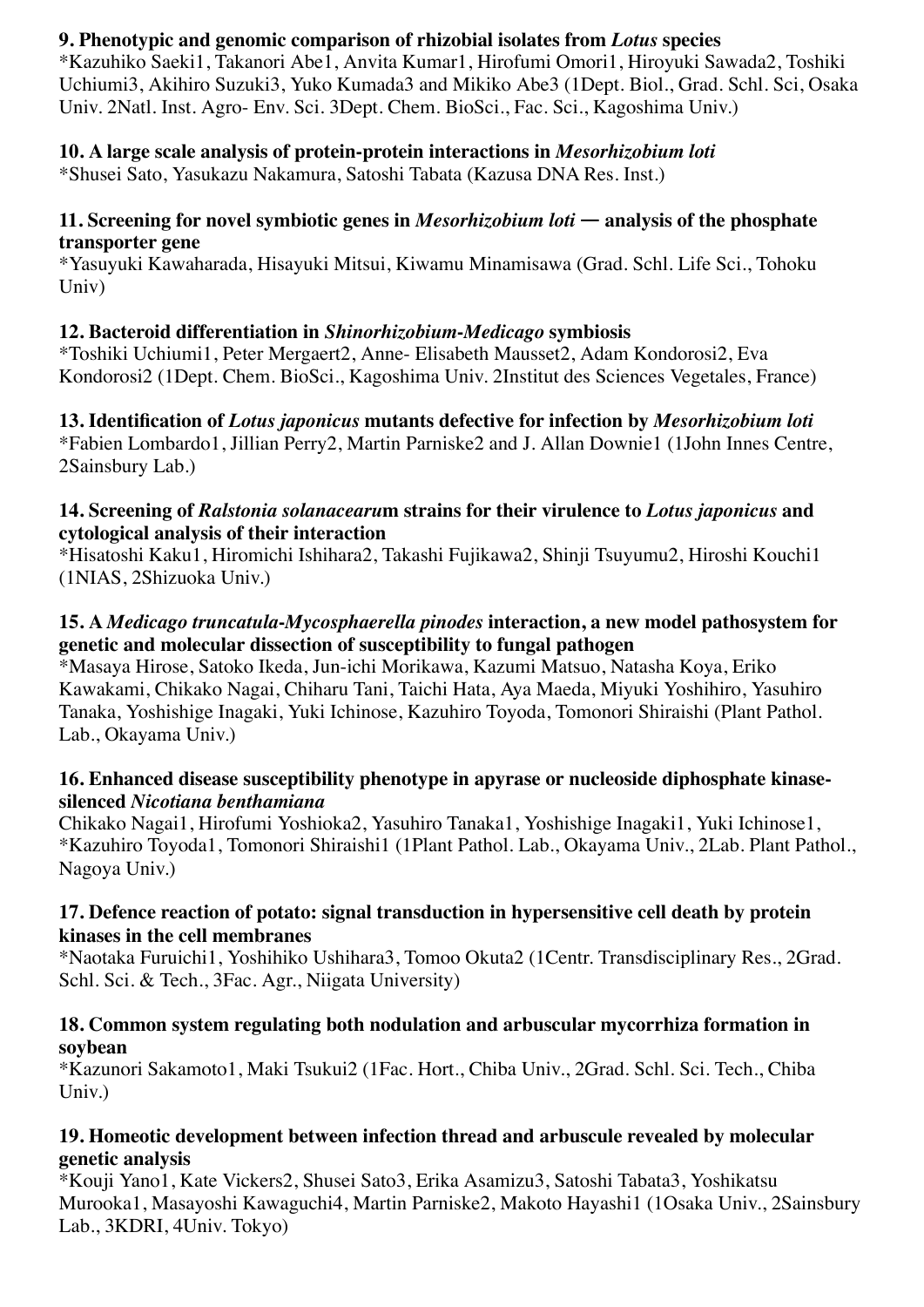#### **20. Screening of mycorrhizal-symbiotic mutant of** *Lotus japonicus*

\*Ryo Ohtomo1,4, Tomoko Kojima1,4, Shotaro Ando1,4, Yosuke Umehara2,4, Hiroshi Kouchi2,4, Masayoshi Kawaguchi3,4 (1NILGS, 2NIAS, 3Univ. Tokyo, 4CREST)

#### **21. Two putative ion channels involved in the common pathway show plastid localization**

\*Naoya Takeda1, Haruko Imaizumi-Anraku2, Myriam Charpentier3, Shusei Sato4, Erika Asamizu4, Satoshi Tabata4, Yoshikatsu Murooka1, Masayoshi Kawaguchi5, Shinji Kawasaki2, Martin Parniske3 and Makoto Hayashi1 (1Osaka Univ., 2NIAS, 3Sainsbury Lab., 4KDRI, 5Univ. Tokyo)

#### **22. Transcriptional changes of** *Lotus japonicus* **during development of arbuscular mycorrhizal fungi**

\*Y. Deguchi1, Y. Shimoda2, S. A. Chechetka1, M. Banba1, Y. Ooki1, A. Suzuki2, T. Uchiumi2, S. Higashi2, M. Abe2, H. Kouchi3, K. Izui1 and S.Hata1 (1Grad. Schl. Biost., Kyoto Univ., 2Dept. Chem. BioSci., Kagoshima Univ. 3NIAS)

**23. Study on mechanism for a transient down-regulation of transcriptional level in both soybean micro-callus cells and root cells induced by Nod factor of** *B***.** *japonicum* **USDA 110** \*Tadashi Yokoyama1, Yuusuke Morita1, Tomoko Tahara1, Hiroshi Kouchi2, Yasuhiro Arima1 (1Tokyo Univ. Agr. & Tech., 2NIAS)

#### **24. Rhizobial symbiotic plasmid integrated into** *Agrobacterium* **chromosome**

\*Hiroki Nakatsukasa1, Takuhiro Fukumori1, Toshiki Uchiumi2, Akihiro Suzuki2, Shiro Higashi2, Mikiko Abe2 (1Grad. Schl. Sci & Eng., Kagoshima Univ., 2Dept. Chem. & BioSci., Fac. Sci., Kagoshima Univ.)

#### **25. An evolutionary study of the mutualism of legumes and rhizobia**

\*Seisihro Aoki, Motomi Ito (Grad. Schl. Arts & Sci., Univ. Tokyo)

#### **26. Bacterial endophytes gave rise to resistance for pests and disease to rice**

\*Tsuyoshi Isawa1, Naoya Hiruma1, Takahiro Imada1, Madoka Kon1, Shinji Kouno1, Satoshi Shinozaki1, Kiwamu Minamisawa2, Tadashi Sato2 (1Mayekawa MFG. CO., LTD. , 2Grad. Schl. Life Sci., Tohoku Univ.)

#### **27. Detection of** *nifH* **gene in sugarcane (***Saccharum officinarum* **L.)**

\*Shotaro Ando1, Masaru Terashita2, Masahiro Goto2, Yusuke Hachisuka2, Hiroaki Hayashi2, Tadakatsu Yoneyama2 (1Natl. Inst. Livestock & Grassland Sci., 2Dept. Appl. Biol. Chem., Univ. Tokyo)

### **Poster presentations**

#### **28. Strain comparison of** *Bradyrhizobium japonicum* **genomes by macroarray**

\*Kiwamu Minamisawa1, Manabu Itakura1, Sachiko Masuda1, Kazuhiko Saeki2, Hirofumi Omori2, Tadashi Yokoyama3, Takakazu Kaneko4, Satoshi Tabata4, Takuji Ohwada5, Shigeyuki Tajima6, Toshiki Uchiumi7 (1Grad. Schl. Life Sci., Tohoku Univ., 2Dept. Biol., Grad. Schl. Sci., Osaka Univ., 3Tokyo Univ. Agr. Tech., 4Kazusa DNA Res., Inst., 5Dept. Agr. Life Sci., Obihiro Univ. Agr. Vet. Med., 6Dept. Life Sci., Kagawa Univ., 7Dept. of Chem. & BioSci., Fac. Sci., Kagoshima Univ.)

**29. Global gene expression of** *Bradyrhizobium japonicum* **bacteroids by macroarray analysis** \*Yoshino Hara1, Manabu Itakura1, Hisayuki Mitsui1, Kazuhiko Saeki2, Hirofumi Omori2, Tadashi Yokoyama3, Toshiki Uchiumi4, Takuji Ohwada5, Takakazu Kaneko6, Satoshi Tabata6, Shigeyuki Tajima7, Kiwamu Minamisawa1 (1Grad. Schl. Life Sci., Tohoku Univ., 2Dept. Biol., Grad. Schl.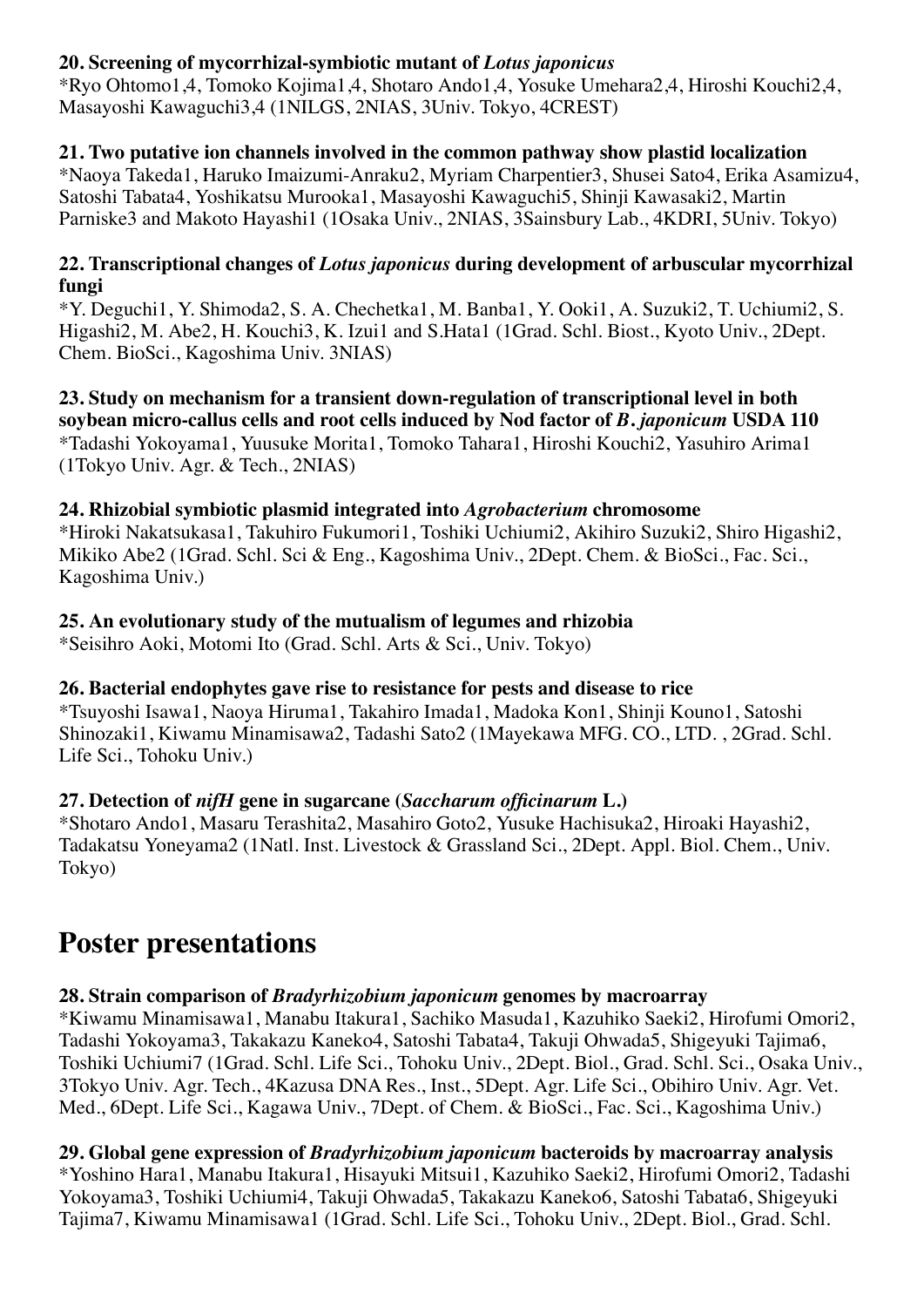Sci., Osaka Univ., 3Tokyo Univ. Agr. & Tech., 4Dept. Chem. & BioSci., Fac. Sci., Kagoshima Univ., 5Dept. Agr. & Life Sci., Obihiro Univ. Agr. & Vet. Med., 6Kazusa DNA Res. Inst., 7Dept. Life Sci., Kagawa Univ.)

#### **30. Involvement of putative ABC transporter in nodule maturation of** *Bradyrhizobium japonicum* **USDA110**

\*Shuhei Tsukada, Yukihiro Maru, Toshihiro Aono, Hiroshi Oyaizu (Biotech. Res. Cent., Univ. Tokyo)

#### **31. Cloning of** *orf 1* **gene in** *Bradyrhizobium japonicum* **Is-1 and its complementation experiment**

\*Natsuko Kawanami1, Hirohito Tsurumaru1, Takeo Yamakawa2, Masao Sakai2, Motoki Ikeda2 (1Grad. Schl. Biores. & Bioenviron. Sci., Kyushu Univ., 2 Fac. Agr., Kyushu Univ.)

#### **32. Effects of** *Mesorhizobium loti* **ACC deaminase on competitive nodulation**

\*Noriyuki Nukui1, Minamisawa Kiwamu2, Toshio Aoki1 and Shin-ichi Ayabe1. (1Dept. Appl. Biol. Sci., Nihon Univ., 2Grad. Schl. Life Sci., Tohoku Univ.)

#### **33. Construction and characterization of** *Mesorhizobium loti argF* **homologue,** *mlr5647***, knockout mutants**

\*Elina Mishima1, Haruko Imaizumi-Anraku2, Masayoshi Kawaguchi1, and Kazuhiko Saeki1 (1Grad. Sc. Sci, Osaka Univ., 2NIAS, 3Grad. Sc. Sci, Univ. Tokyo)

#### **34. Study of** *nod* **gene expression in** *Mesorhiozobium loti* **under different nutrient conditions**

\*Katsuhiro Kojima1, Tadashi Yokoyama1, Manabu Itakura2, Kiwamu Minamisawa2, Yasuhiro Arima1 (1Tokyo Univ. Agr. & Tech., 2Grad. Schl. Life Sci., Tohoku Univ.)

**35.** *Sinorhizobium meliloti* **RpoH1 is required for effective nitrogen-fixing symbiosis with alfalfa** \*Hisayuki Mitsui, Kiwamu Minamisawa (Grad. Schl. Life Sci., Tohoku Univ.)

#### **36. Expression of** *fixN* **gene in** *mcp* **deleted mutants of** *Sinorhizobium meliloti*

\*Yui Kitayama1, Satoshi Kobayashi1, Shintarou Hirase1, Akira Tabuchi1, Birgit Scharf2, Ruediger Schmitt2 (1Dept. Biosci. & Biotech., Fac. Agr., Shinshu Univ., 2Univ. Regensburg, Lehrstuhl fuer Genetik)

#### **37. Analysis of gene loci associated with nodule maturation in** *Azorhizobium caulinodans* **ORS571**

\*Yukihiro Maru, Shuhei Tsukada, Taichiro Iki, Toshihiro Aono, Hiroshi Oyaizu (Biotech. Res. Cent., Univ. Tokyo)

#### **38. Functional analysis and transfer to non-producing rhizobia of rhizobitoxine biosynthetic genes**

\*Masayuki Sugawara1, Shin Okazaki1, Satoko Nonaka2, Hiroshi Ezura2, Kiwamu Minamisawa 1 (1Grad. Schl. Life Sci., Tohoku Univ., 2Grad. Schl. Life & Environ. Sci., Tsukuba Univ.)

#### **39. Survey of physiological role of bacteroid specific proteins in** *Bradyrhizobium japonicum* **USDA110**

\*Rie Hamaguchi1, Le Thi Phuong Hoa2, Yuto Obama2, Mika Nomura2, Kiwamu Minamisawa3, Manabu Itakura3, Shigeyuki Tajima2 (1Grad. Schl. Agr., Kagawa Univ., 2Fac. Agr., Kagawa Univ., 3Grad. Schl. Life Sci., Tohoku Univ.)

#### **40. Analysis of root exudate from alfalfa that attracts** *Sinorhizobium meliloti*

Satoshi Kobayashi1, Yui Kitayama1, \*Akira Tabuchi1, Birgit Scharf2, Ruediger Schmitt2 (1Dept of Biosci. & Biotech., Fac. Agr., Shinshu Univ., 2Univ. Regensburg, Lehrstuhl fuer Genetik)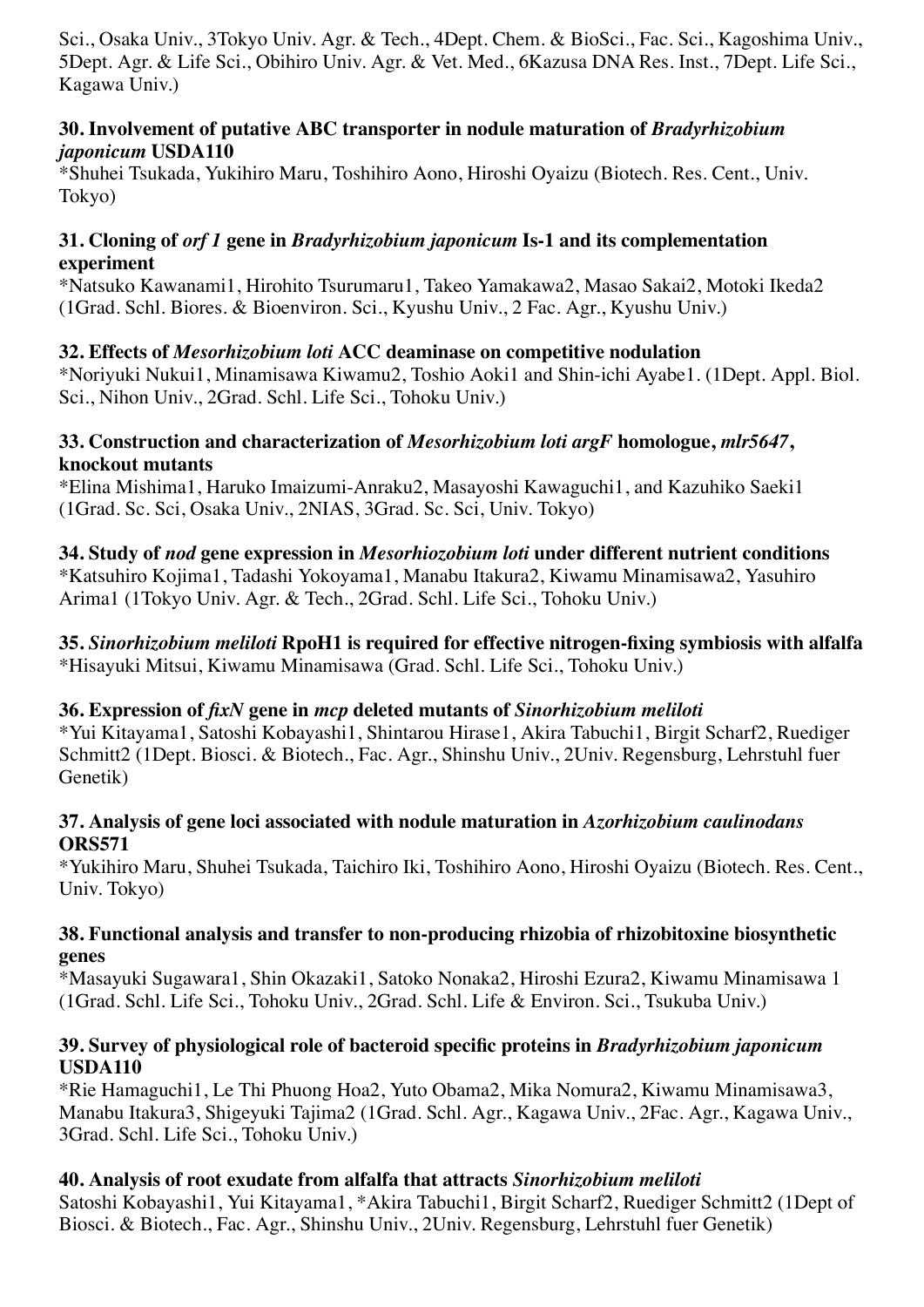#### **41. The ecology of** *Azorhizobium caulinodans* **ORS571 in the rhizosphere of a non-host plant,** *Arabidopsis thaliana*

\*Taichiro Iki, Toshihiro Aono, Hiroshi Oyaizu (Grad. Schl. Agr. & Life Sci., Univ. Tokyo)

#### **42. Host range and relatedness based on 16S rDNA of** *Frankia* **strains isolated from the root nodules of actinorhizal plants**

\*Yuki Nagashima, Chiharu Tani, Keiji Kitani, Mikihiro Yamamoto, and Hideo Sasakawa (Fac. Agr., Okayama Univ.)

#### **43. Characterization of a novel Fix- symbiotic mutant (***Ljsym105***) in** *Lotus japonicus*

\*HOSSAIN Md. Shakhawat, Yosuke Umehara, Hiroshi Kouchi (NIAS, JST-CREST)

#### **44. Characterization and positional cloning of** *Ljsym3*

\*Norihito Kanamori1,2, Lene H. Madsen1, Simona Radutoiu1, Mirela Frantescu1, Hiroki Miwa3, Allan Downie3, Shusei Sato4, Satoshi Tabata4, Niels Sandal1 and Jens Stougaard1 (1Univ. Aarhus, 2Natl. Food Res.Inst., 3John Innes Centre, 4Kazusa DNA Res. Inst.)

#### **45. Phenotypic characterization of nodulation and mycorrhizal mutant** *Ljsym85* **in** *Lotus japonicus*

\*Katsuharu Saito1,2, Makoto Yoshikawa3, Makoto Hayashi2,3, Yoshikatsu Murooka3, Haruko Imaizumi-Anraku4, Yosuke Umehara4, Hiroshi Kouchi4, Masayoshi Kawaguchi1,2 (1Grad. Schl. Sci., Univ. Tokyo, 2CREST, JST, 3Grad. Schl. Eng., Osaka Univ., 4NIAS)

#### **46. Hist-/Fix- mutants derived from regenerated plants in** *Lotus japonicus*

\*Yosuke Umehara, Md. Shakhawat Hossain, Wenli Chen, Hiroshi Kouchi (NIAS, JST/CREST)

#### **47. Expression of** *Lotus japonicus* **nicotianamine synthase gene,** *LjNAS2***, is up-regulated in nodules**

\*Tsuneo Hakoyama1, Hiroko Watanabe1, Hiroshi Kouchi2, Norio Suganuma1 (1Aichi Univ. Edu., 2NIAS)

#### **48. Expression and localization of nodule specific proteinase**

\*Makoto Fujie1, Ryo Kajihara1, Takahisa Fukuda1, Hiroki Maeno1, Erika Asamizu2, Satoshi Tabata2, Takashi Yamada1 (1Grad. Schl. A. D. S. M, Hiroshima Univ., 2Kazusa DNA Res. Inst.)

#### **49. RNA silencing of ENOD40s in** *Lotus japonicus*

\*Hiroshi Kouchi, Hirotaka Kumagai (NIAS)

#### **50. Preparation of** *Lotus japonicus* **transformed by soybean lectin genes**

\*Takako Ohzono1, Toshiki Uchiumi2, Mikiko Abe2, Shiro Higashi2, Ann M. Hirsch3, Akihiro Suzuki2 (1Grad. Sc. Sci. & Eng., Kagoshima Univ.,2Dept. Chem. & BioSci., Kagoshima Univ., 3Dept. MCDB, UCLA)

#### **51. Pathogen-inducible NO synthase (***iNOS***) and hemoglobin (***Hb***) genes expression of** *Lotus japonicus* **with** *Rhizobium* **inoculation**

\*Maki Nagata1, Yoshikazu Shimoda1, Toshiki Uchiumi2, Akihiro Suzuki2, Mikiko Abe2 (1Grad. Schl. Sci. & Eng., Kagoshima Univ., 2Dept. Chem. & BioSci., Kagoshima Univ.)

#### **52. Involvement of hemoglobin and nitric oxide on stress and early stage of legume-***Rhizobium* **symbiosis**

\*Yoshikazu Shimoda1, Maki Nagata1, Akihiro Suzuki2, Mikiko Abe2, Shusei Sato3, Tomohiko Kato3, Satoshi Tabata3, Shiro Higashi2, Toshiki Uchiumi2 (1Grad. Schl. Sci. & Eng., Kagoshima Univ., 2Dept. Chem. & BioSci., Kagoshima Univ., 3Kazusa DNA Res. Inst.)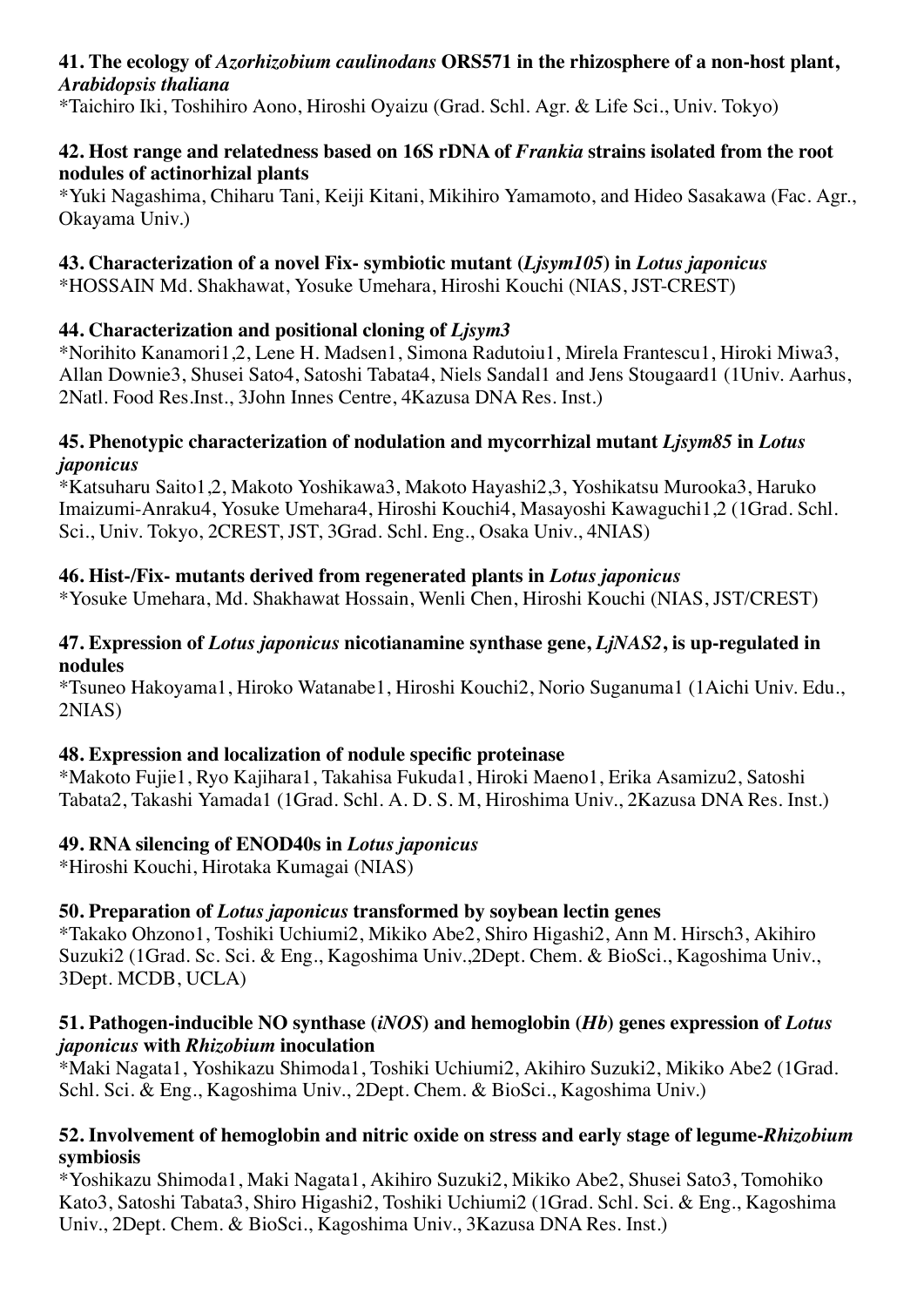#### **53. Characterization of novel nodule-specific gene encoding a RING-finger protein**

\*Kenshiro Shimomura1, Hiroshi Kouchi2, Shigeyuki Tajima3 (1The United Grad. Schl. Agr. Sci., Ehime Univ., 2NIAS, 3Fac. Agr. Kagawa Univ.)

#### **54.** *IGN1* **gene is required for maintenance of functional symbiosis with** *Rhizobium*

\*Hirotaka Kumagai1, Yosuke Umehara1, Shusei Sato2, Takakazu Kaneko2, Satoshi Tabata2, Hiroshi Kouchi1 (1NIAS, 2Kazusa DNA Res. Inst.)

#### **55. Overexpression of** *TrEnodDR***1 gene in** *Lotus japonicus* **regulates nodule number through the control of abscisic acid concentration**

\*Mitsumi Akune1, Kenji Yamashita2, Mikiko Abe2, Toshiki Uchiumi2, Shiro Higashi2, Akihiro Suzuki2 (1Grad. Schl. Sci. & Eng., Kagoshima Univ., 2Dept. Chem. & BioSci., Fac. Sci., Kagoshima Univ.)

**56. Performance analysis on nodule PEPC enzyme that used transformant** *Lotus japonicus* \*Miho Fujii1, Mika Nomura2, Singo Hata3, Sigeyuki Tajima2 (1Grad. Schl. Agr., Kagawa Univ. 2Fac. Agr. Kagawa Univ., 3Grad. Schl. Biost., Kyoto Univ.)

#### **57. Systemic regulation of root nodule number by abscisic acid**

\*Kenichi Osuki1, Mitsumi Akune1, Yoshihiro Imagama1,Hisatoshi Hara2, Toshiki Uchiumi2, Mikiko Abe2, Shiro Higashi2, Akihiro Suzuki2 (1Grad. Schl. Sci. & Eng., Kagoshima Univ.,2 Dept. Chem. & BioSci., Kagoshima Univ.)

#### **58. Effect of D-Psicose application on a model symbiotic system (***Lotus japonicus* **/** *Methorhizobium loti***)**

\*Naoya Kuzuhara1, Toshie Miyoshi1, Mika Nomura2, Ken Izumori2, Shigeyuki Tajima2 (1Grad. Schl. Agr. Kagawa Univ., 2Fac. Agr. Kagawa Univ.)

#### **59. Vascular bundle differentiation at the early stage of nodule development of** *Lotus japonicus*

Shigemasa Sakata1, Norihito Kanamori2, Akihiro Suzuki3, Toshiki Uchiumi3, Shiro Higashi3, \*Mikiko Abe3 (1Dept. Chem. & BioSci., Grad. Schl. Sci. & Eng., Kagoshima Univ., 2Food Eng. Div., Natl. Food Inst., 3Dept. Chem. & BioSci., Fac. Sci., Kagoshima Univ.)

#### **60. Characterization of a** *Lotus japonicus* **phosphate transporter (LjPT4) that is specific for arbuscular mycorrhizal symbiosis**

\*Daisuke Maeda, Kanae Ashida, Keita Iguchi, Yuichi Deguchi, Katsura Izui, Shingo Hata (Grad. Schl. Biost., Kyoto Univ.)

#### **61. Tolerance to fusarium wilt and anthracnose in mycorrhizal strawberry plants and the changes in free amino acid content through symbiosis**

\*Yoichi Matsubara1, Itsuka Hirano1, Tokuhisa Ishigaki1, Daisuke Sassa1, Kaneyuki Koshikawa2, Yoshinori Sawai3 (1Fac. Agr. Gifu Univ., 2Gifu Pref. Res. Inst. Agric. Sci., 3Gifu Pref. Res. Inst. Ind. Pro.)

#### **62. Glycosylation of flagellin protein and flagellin-mediated interactions between plants and** *Pseudomonas syringae*

Kasumi Takeuchi1,2, Fumiko Taguchi1, Ryuuji Miki1, Chihiro Yasuda1, Katsuyoshi Murata2, Etsuko Katoh2, Shizue Katoh2, Hanae Kaku2, Yoshishige Inagaki1, Kazuhiro Toyoda1, Tomonori Shiraishi1, \*Yuki Ichinose1 (1Fac. Agr., Okayama Univ., 2NIAS)

#### **63. Induced inaccessibility in barley cells exposed to extracellular material released by nonpathogenic powdery mildew conidia**

\*Keiko Fujita1, Tomoko Suzuki1, Carver T. L. W.2, Thomas B.2, Sarah Gurr3, Kazuhiro Toyoda1,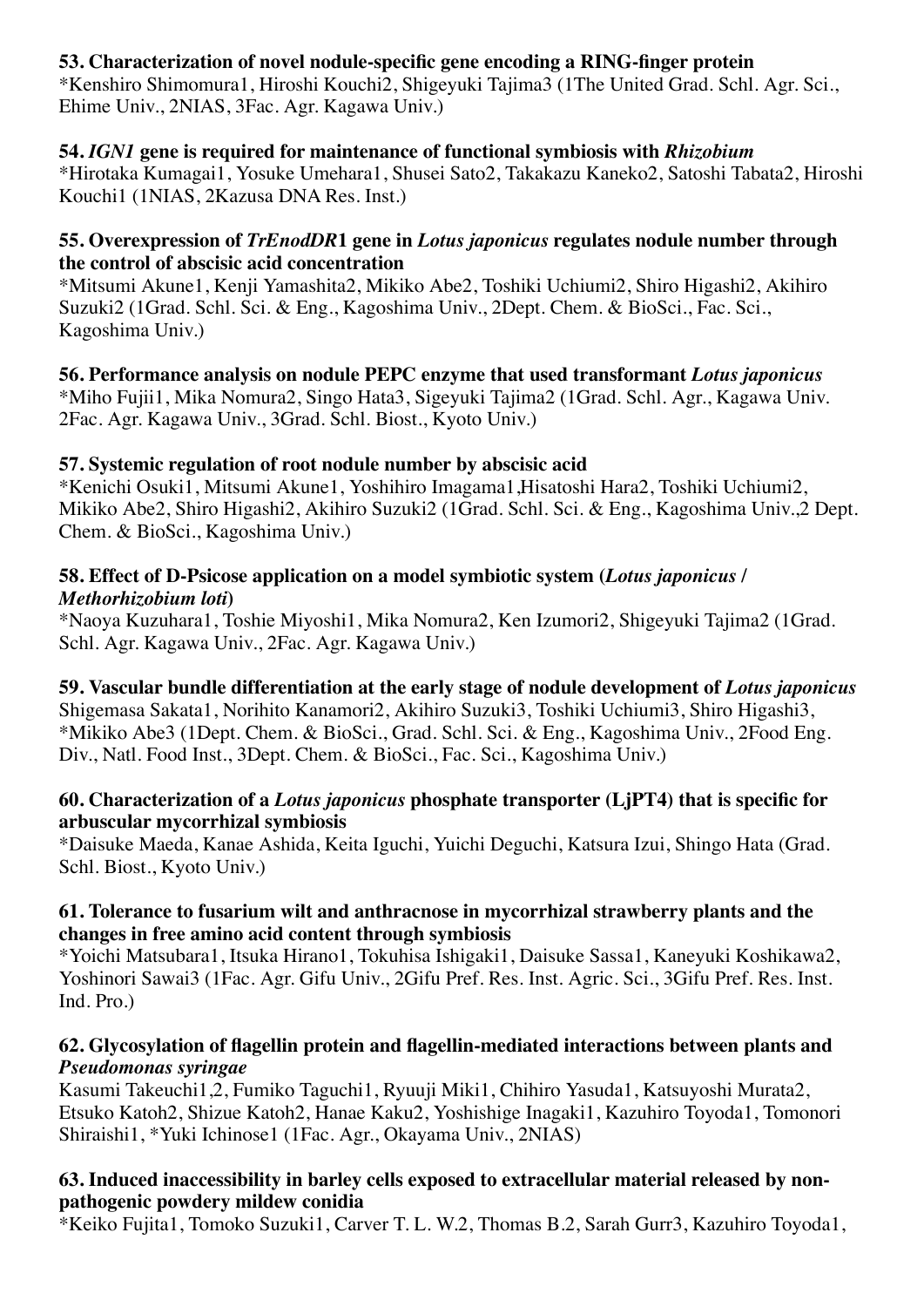Tomonori Shiraishi1, Hitoshi Kunoh4 (1Okayama Univ., 2IGER UK, 3Oxford Univ. UK, 4Mie Univ.)

#### **64. The effect of KS1 product, that was prepared by symbiotic fertilization, against crown gall tumors**

\*Michiko Sanai, Makoto Fujie, Shoji Usami and Takashi Yamada (Dep. Mol. Biotech., AdSM, Hiroshima University)

#### **65. Effect of nitrogen-fixing bacteria** *Klebsiella oxytoca* **on the growth of rice**

\*Makiko Sudo1, Hiroshi Kuroiwa1, Hiroshi Masuda1, Hidetoshi Okuyama2, Isao Yumoto3, Naoki Morita3, Takeo Yamakawa4, Masao Sakai4, Takuji Ohwada1 (1Dept. Biores. Sci., Obihiro Univ. Agr. & Vet. Med., 2Grad. Schl. Environ. Earth Sci., Hokkaido Univ., 3Inst. Biol. Res. & Func., Natl. Inst. Adv. Indus. Sci. & Tech., 4Fac. Agr., Kyushu Univ.)

#### **66.** *nifH* **gene distribution and expression in rhizosphere - analyzed by PCR-DGGE method**

\*Katsumasa Suzuki 1, Takuro Shinano 2, Jun Wasaki 2, Atsuya Sato 2, Mitsuru Osaki 1 (1Grad. Schl. Agr., Hokkaido Univ., 2Creative Res. Init. "SOUSEI" (CRIS), Hokkaido Univ.)

#### **67. Isolation and classification of the nitrogen-fixing endophytic bacteria from sweet potato and sugarcane plants**

\*Tasuiku Shimizu1, Yuichi Saeki1, Njoloma Joyce1, Constancio A. ASIS, Jr2, Katsuki Adachi3, Yasuhiro Nakanishi4, Shoichiro Akao1 (1Univ. Miyazaki, 2Philippine Rice Res. Inst. (PhilRice), 3Dept. Upland Farming Res., Natl. Agr. Res. Centr. Kyushu Okinawa Region, 4Miyako Subtropical Farm, Tokyo Univ. Agr.)

#### **68. Estimation of the amount of nitrogen fixed in sugarcane by 15N dilution technique**

\*Tomohiro Nishiguchi, Tasuku Shimisu1, Joyce Njoloma1, Moriya Ota2, Yuichi Saeki1, Shoichirou Akao1 (1Univ. Miyazaki, 2Okinawa Prefec. Agr. Exp. St.)

#### **69. cancellation**

#### **70. Endophytic** *nifH* **gene diversity in sweet potato**

\*Yoshinari Oowaki1, Hiromiki Yamakawa1, Fukuyo Tanaka1, Junko Terakado2, Tadakatsu Yoneyama3, Shinsuke Fujiwara1 (1Natl. Agr. Res. Centr., 2JSPS, 3Dept. Appl. Biol. Chem., Univ. Tokyo)

#### **71. Investigation of endophytic diazotrophs from rice**

\*Takamitsu Kishimoto, Rie Kugimiya, Haruhiko Masaki, Makoto Hidaka (Dept. Biotech., Grad. Schl. Agr. Life Sci., Univ. Tokyo)

#### **72. Phenotypic changes were occurred to rice by bacterial endophytes**

\*Satoshi Shinozaki1, Naoya Hiruma1, Takahiro Imada1, Madoka Kon1, Shinji Kouno1, Tsuyoshi Isawa1, Kiwamu Minamisawa2, Tadashi Sato2 (1Mayekawa MFG. CO., LTD. ,2Grad. Schl. Life Sci., Tohoku Univ.)

#### **73. Diversity of fungal endophyte lives within oats roots that culivated on different fertilized field**

\*Sagiri Teshima, Kazunori Sakamoto (Chiba Univ.)

#### **74. Cloning and expression of β-1,3-glucanase genes in** *Sesbania rostrata*

\*Misako Kinoshita, Toshihiro Aono, Yukihiro Maru, Hiroshi Oyaizu (Dept. Global Agri. Sci., U.Tokyo)

#### **75. Expression of hemoglobin genes in actinorhizal plant** *Alnus firma*